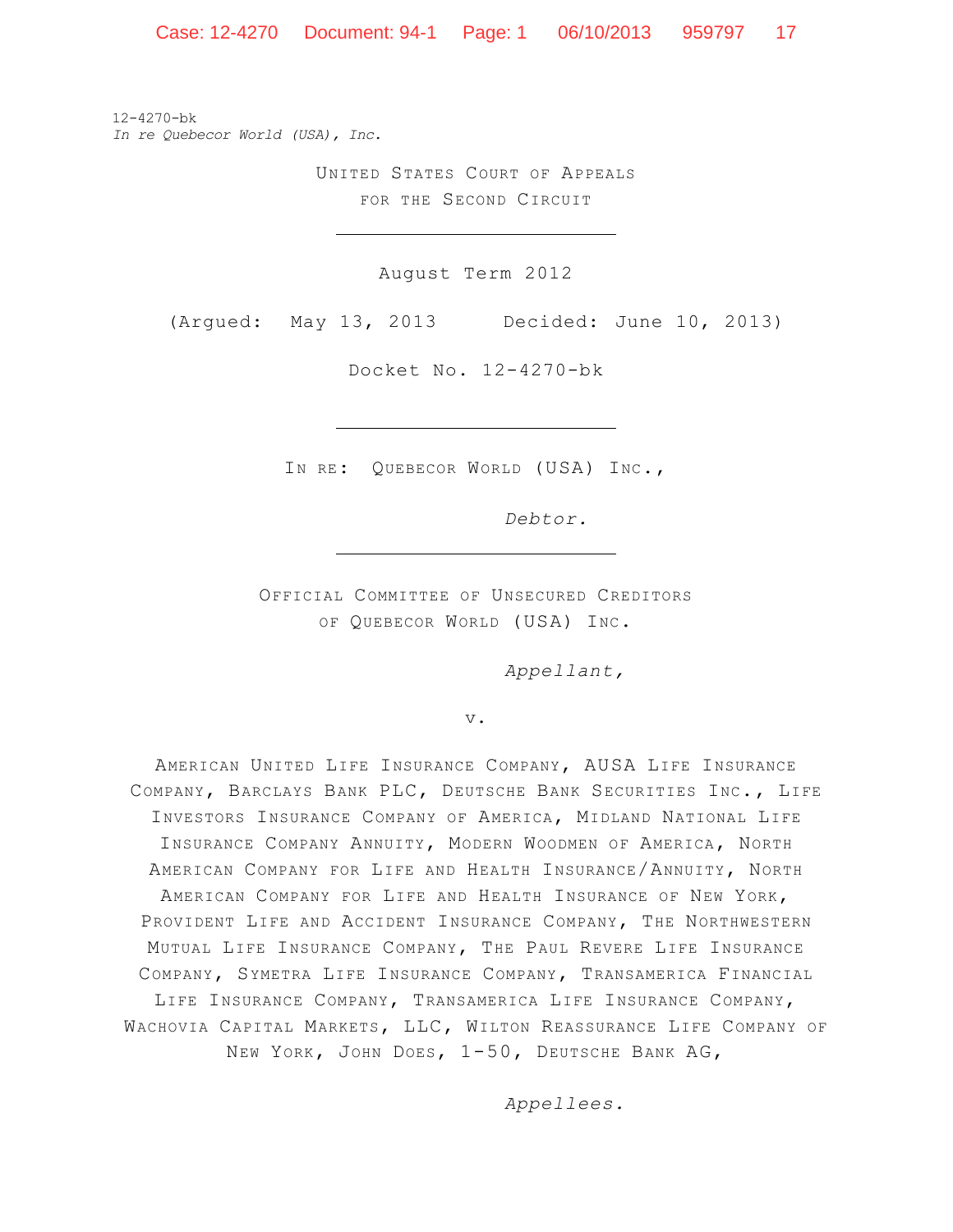Before:

CHIN AND LOHIER, *Circuit Judges*, AND SWAIN, *District Judge*. \*

Appeal from a judgment of the United States District Court for the Southern District of New York (Furman, *J.*), affirming an order of the United States Bankruptcy Court (Peck, *J.*) dismissing appellant's adversary complaint. Appellant sought to avoid and recover certain payments made to appellees in exchange for private placement notes that had been issued by one of debtor's affiliates. Both lower courts held that the payments were exempt from avoidance under section 546(e) of the Bankruptcy Code.

AFFIRMED.

 $\overline{a}$ 

JOHN K. SHERWOOD (Jason E. Halper *and* Natalie J. Kraner, *on the brief*), Lowenstein Sandler LLP, Roseland, New Jersey, *for Appellant.*

The Honorable Laura Taylor Swain, United States District Judge for the Southern District of New York, sitting by designation.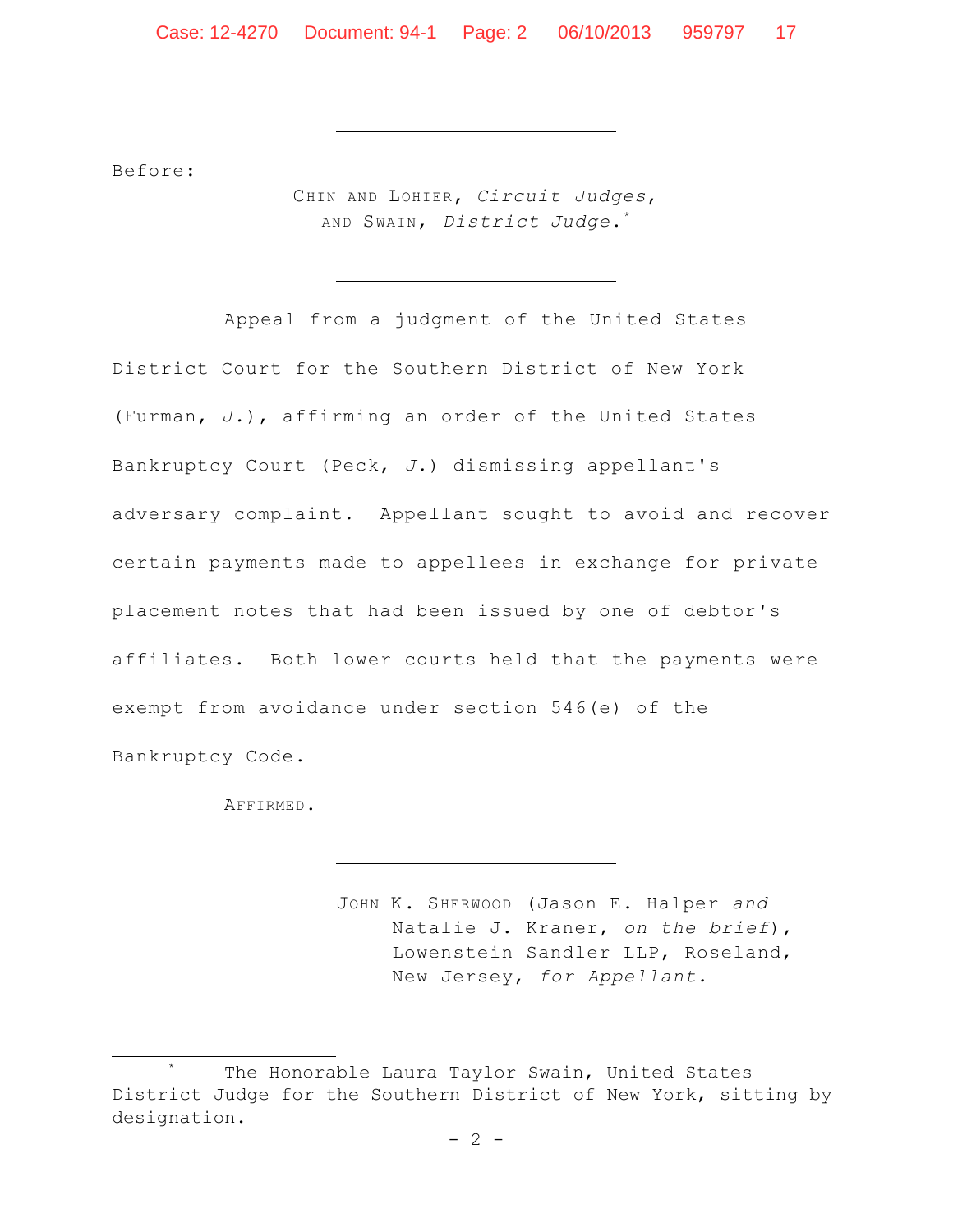JOSHUA DORCHAK (Dina Kaufman *and* Jonathan B. Alter, *on the brief*), Bingham McCutchen LLP, New York, New York, *for Appellees.*

CHIN, *Circuit Judge*:

 $\overline{\phantom{a}}$ 

In this case, appellant Official Committee of Unsecured Creditors of Quebecor World (USA) Inc. (the "Committee") sought to avoid and recover certain payments made by debtor Quebecor World (USA) Inc. ("QWUSA") to the appellee noteholders in exchange for private placement notes that had been issued by one of QWUSA's affiliates. $^{\rm l}$ The bankruptcy court granted appellees' motion for summary judgment, holding that the payments were exempt from avoidance because they were both "settlement payment[s]" and "transfer[s] made  $\ldots$  . in connection with a securities contract," within the meaning of section 546(e) of the Bankruptcy Code. 11 U.S.C. § 546(e). The district court affirmed both holdings. We need not decide whether the payments fall within the "settlement payments" safe harbor because we conclude that they clearly fall within the safe

 $1$  The parties dispute whether the payments at issue in this case were made to purchase, redeem, or extinguish these notes. For the reasons set forth below, we conclude that, in the circumstances of this case, QWUSA purchased the notes.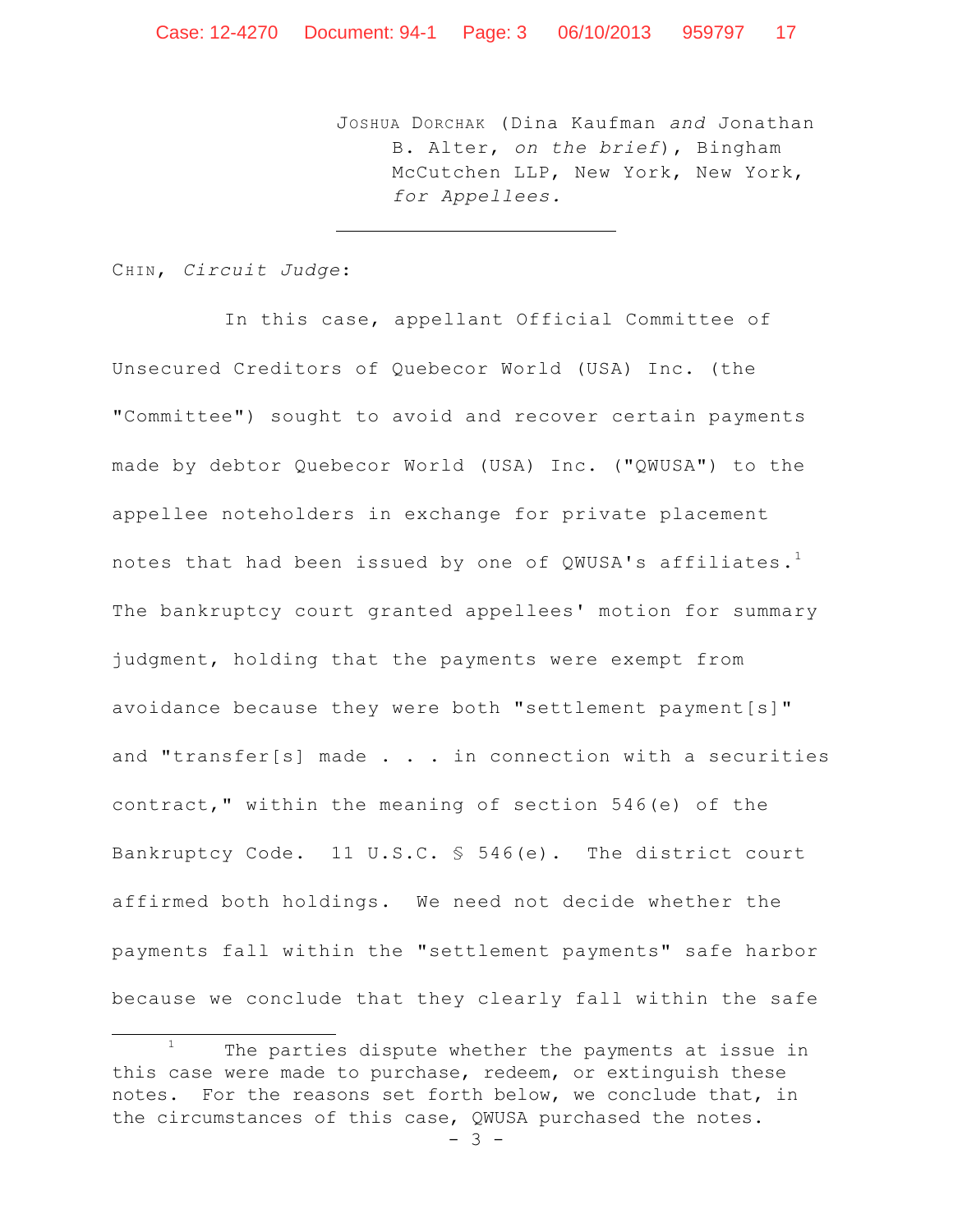harbor for "transfers made . . . in connection with a securities contract." Accordingly, we affirm the district court's judgment.

#### *BACKGROUND*

The relevant facts are undisputed and may be summarized as follows:

QWUSA and Quebecor World Capital Corp. ("QWCC") are subsidiaries of Quebecor World, Inc. ("QWI"), a Canadian printing company. In 2000, QWCC raised \$371 million for the Quebecor entities by issuing private placement notes (the "Notes") to the appellees pursuant to two nearly identical Note Purchase Agreements (the "NPAs"). QWI and QWUSA guaranteed the Notes and the funds were eventually transferred, at least in part, to QWUSA.

Section 8.2 of the NPAs gave QWCC the option to prepay the Notes so long as QWCC paid the outstanding principal, accrued interest, and a specified "Make-Whole Amount." Section 8.6 prohibited any Quebecor affiliate from purchasing the Notes unless they, *inter alia*, complied with the prepayment provisions in section 8.2. Once the

 $-4 -$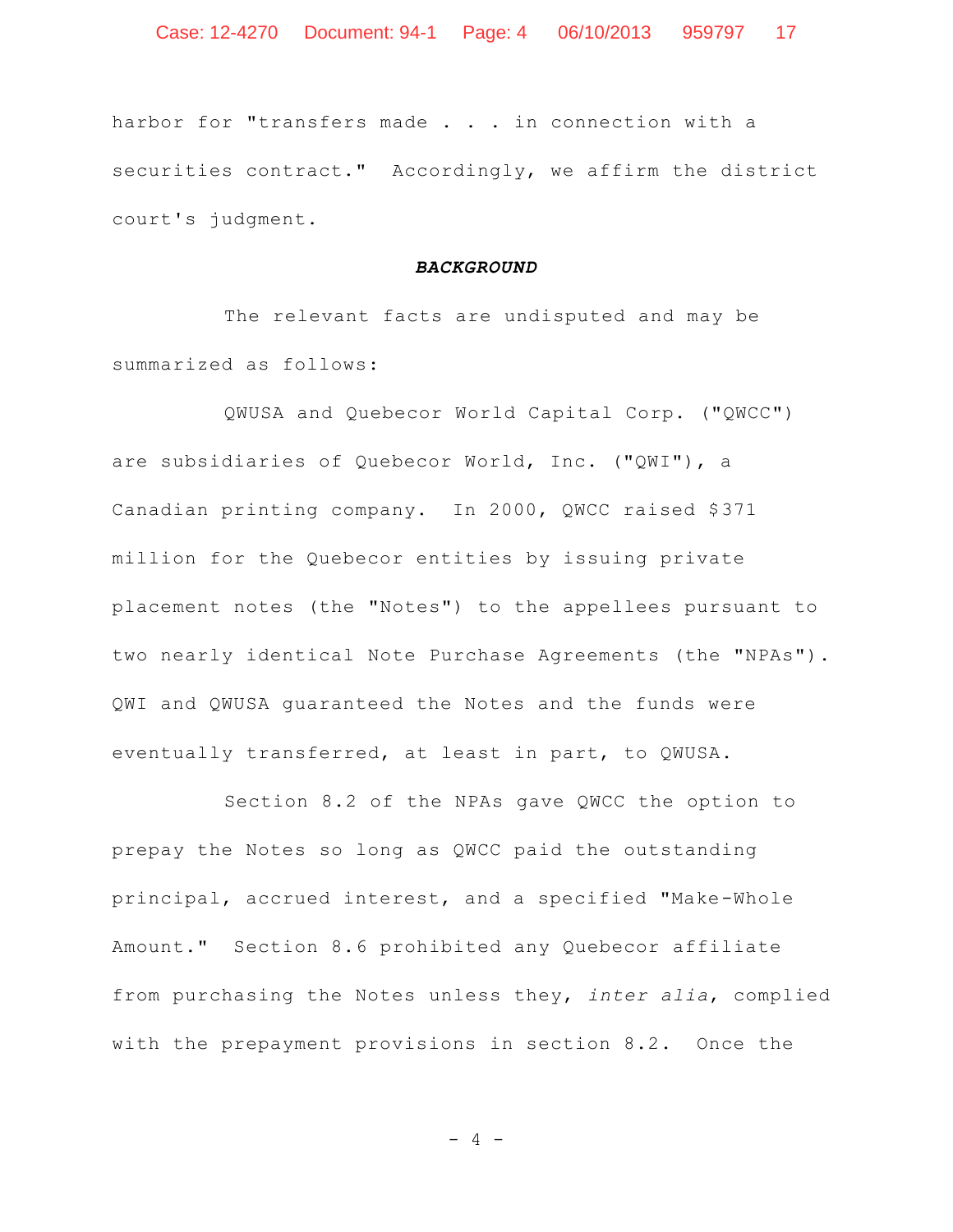## Case: 12-4270 Document: 94-1 Page: 5 06/10/2013 959797 17

Notes were paid in full, section 8.5 required that they be surrendered to QWCC for cancellation.

The NPAs also provided for the acceleration of the Notes' maturity if QWI's debt-to-capitalization ratio fell below a certain threshold. Pursuant to the terms of QWI's separate \$1 billion revolving credit facility, any default with respect to the Notes would have in turn triggered a default under the credit facility agreement, with calamitous results for Quebecor. When QWI began having financial difficulty in May 2007, it offered to purchase just over half of the Notes in exchange for increasing the debt-to-capitalization ratio, but the appellees rejected this offer. Instead, they entered a Noteholder Cooperation Agreement and Right of First Refusal Agreement (the "Cooperation Agreement"), in which they agreed not to sell their Notes to anyone but an existing noteholder.

In September 2007, QWI approved the prepayment of all the Notes and QWCC issued a notice of its intent to redeem the Notes early. After realizing redemption would have severe tax implications under Canadian law, however, QWI restructured the prepayment so that first QWUSA would

 $-5 -$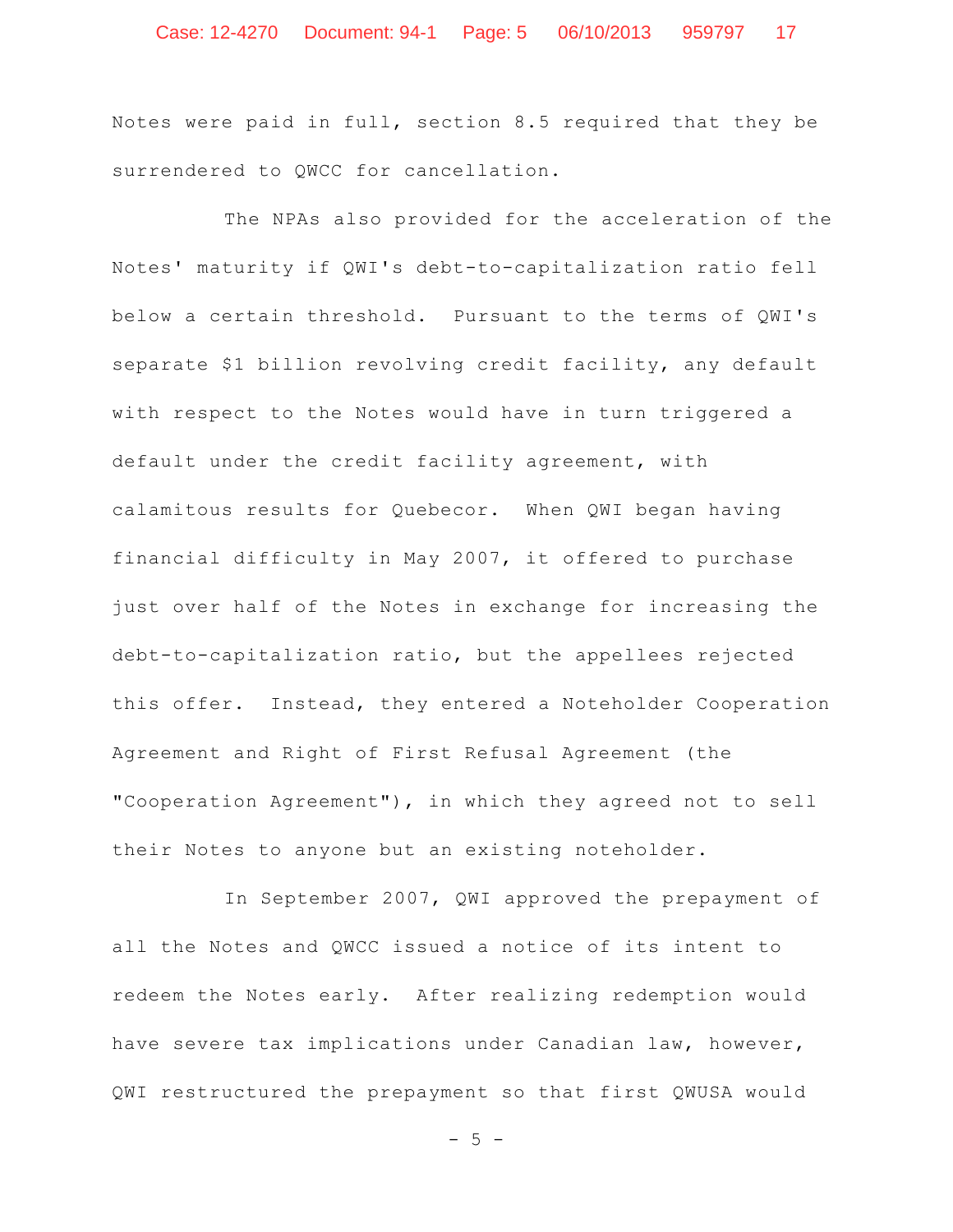purchase the notes from the appellees for cash and then QWCC would redeem the notes from QWUSA in exchange for forgiveness of debt QWUSA owed to QWCC. QWUSA issued a new notice to appellees indicating that it -- not QWCC -- would pay the "Redemption Price" set out in the NPAs, and that the payment would "result in the purchase of the Notes by Quebecor World (USA) Inc."

On October 29, 2007, QWUSA transferred approximately \$376 million to the appellees' trustee, CIBC Mellon Trust Co. ("CIBC Mellon"). CIBC Mellon distributed the funds to appellees and the appellees eventually surrendered the Notes directly to QWI in Canada. QWUSA filed for bankruptcy in the Southern District of New York on January 21, 2008, less than ninety days after making the payment for the Notes.

The Committee then commenced this adversary action, seeking to avoid and recover the October 29 transfer pursuant to section 547 of the Code. Appellees moved for summary judgment, arguing that the transfer was exempt from avoidance under section 546(e). Before that motion was resolved, this Court decided *Enron Creditors* 

 $- 6 -$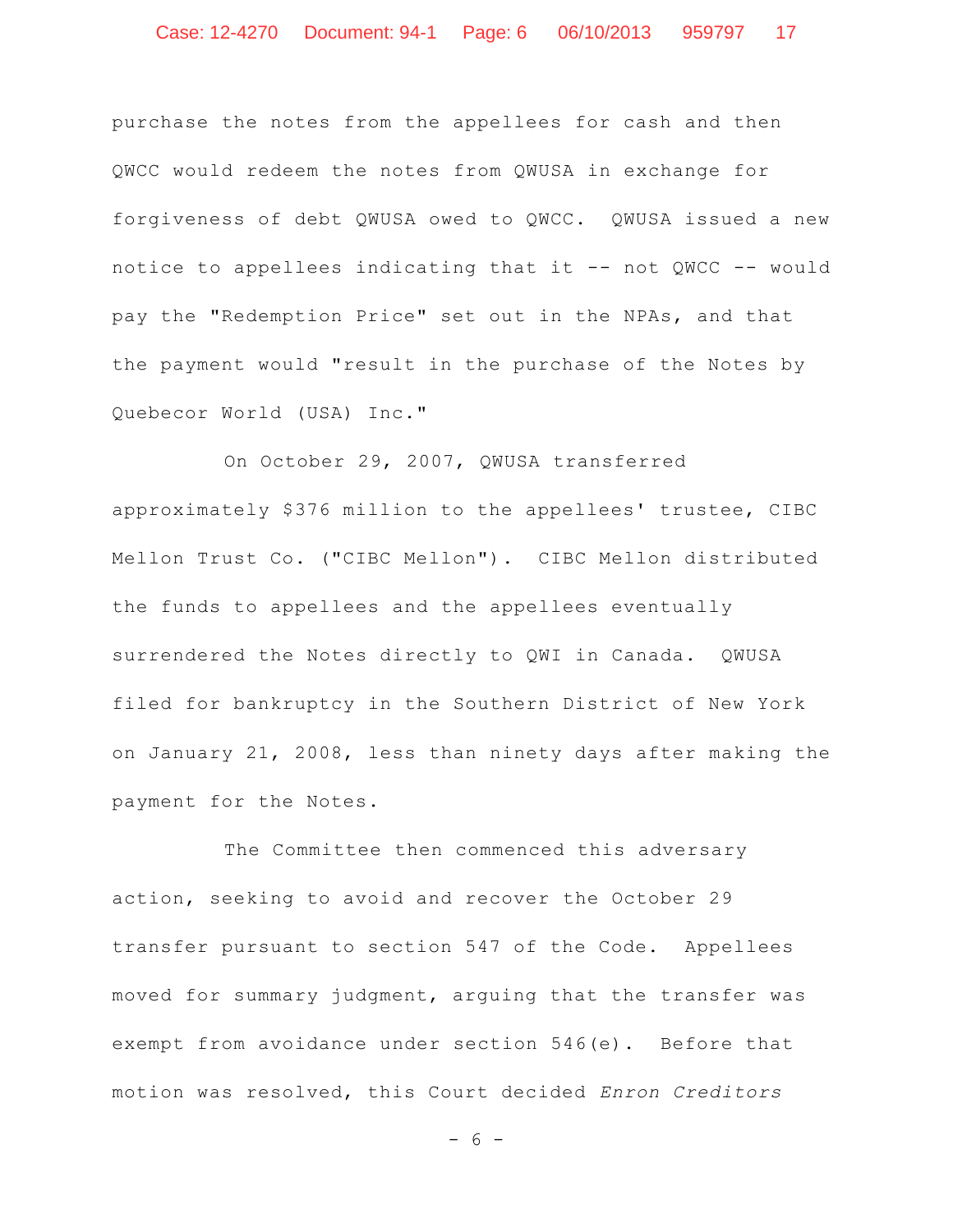*Recovery Corp. v. Alfa, S.A.B. de C.V.* (*In re Enron Creditors Recovery Corp.*), 651 F.3d 329 (2d Cir. 2011), in which we held that payments made to redeem commercial paper before its maturity date were "settlement payments," within the meaning of section 546(e), because they were "transfer[s] of cash made to complete a securities transaction." *Id.* at 339 (quotation and alteration omitted).

After additional briefing, the bankruptcy court granted appellees' motion, holding primarily that QWUSA's payment fit the definition of "settlement payment" announced in *Enron*. Furthermore, because *Enron* had applied section 546(e) to redemptions of commercial paper, the bankruptcy court held that the payment also qualified as a "transfer made . . . in connection with a securities contract" regardless of whether QWUSA "redeemed" or "purchased" the Notes. The district court affirmed, agreeing that QWUSA's payment was a "settlement payment" under *Enron*. The court did not agree that a transfer to "redeem" securities could qualify as a "transfer made . . . in connection with a securities contract" because the Code

- 7 -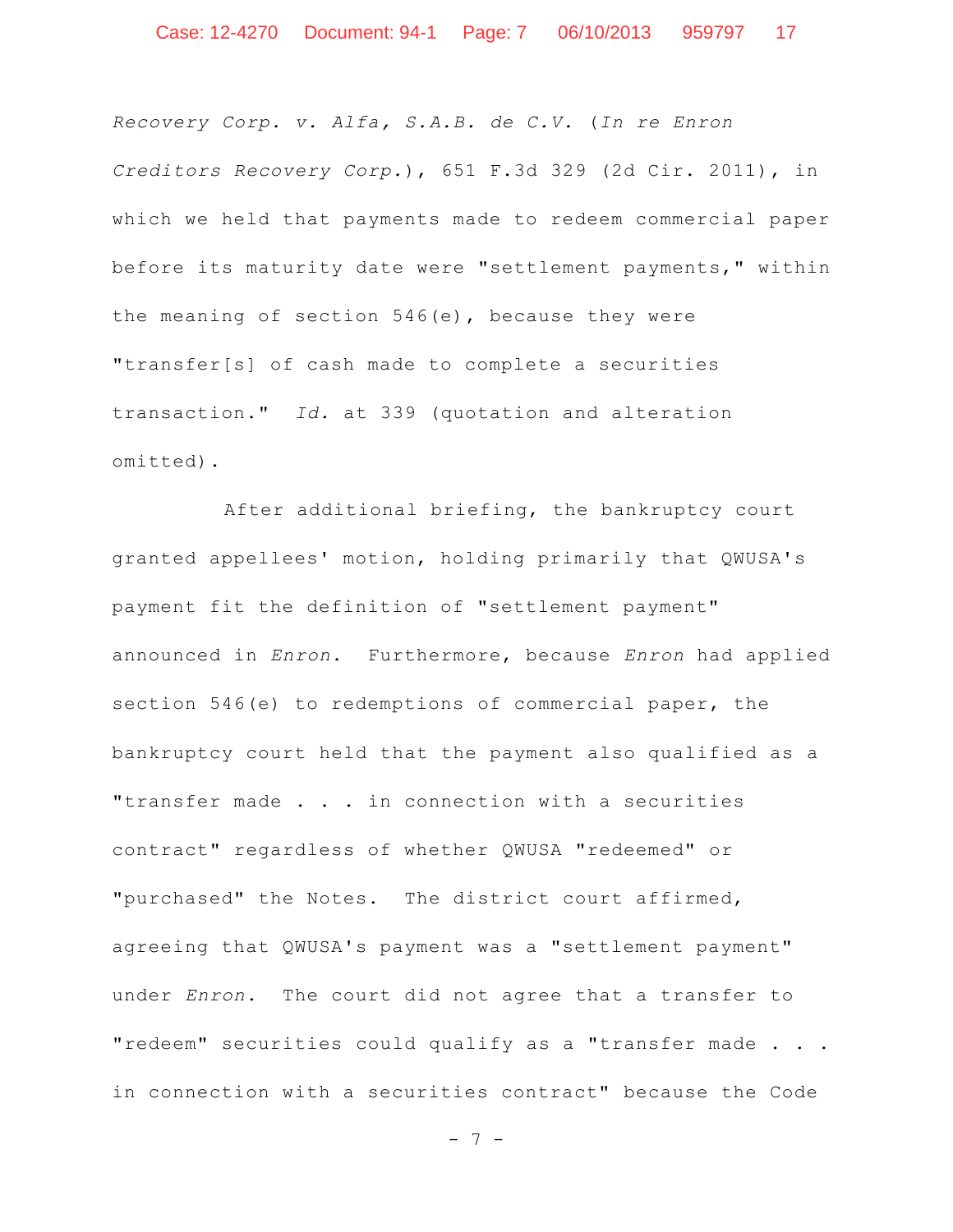defines a "securities contract" as one "for the purchase, sale, or loan of a security." 11 U.S.C. § 741(7)(A)(i). Nevertheless, the district court affirmed the bankruptcy court's alternative holding on the basis that the transaction was in fact a "purchase," not a "redemption."

The Committee appeals.

#### *DISCUSSION*

## *A. Applicable Law*

"We exercise plenary review over a district court's rulings in its capacity as an appellate court in bankruptcy," independently reviewing the bankruptcy court's factual findings for clear error and its legal conclusions *de novo*. *Super Nova 330 LLC v. Gazes*, 693 F.3d 138, 141 (2d Cir. 2012) (quotation omitted).

Under section 547 of the Code, the bankruptcy trustee may avoid any transfer of a debtor's property interest that is:

> (1) to or for the benefit of a creditor; (2) for or on account of an antecedent debt owed by the debtor before such transfer was made; (3) made while the debtor was insolvent;

> > - 8 -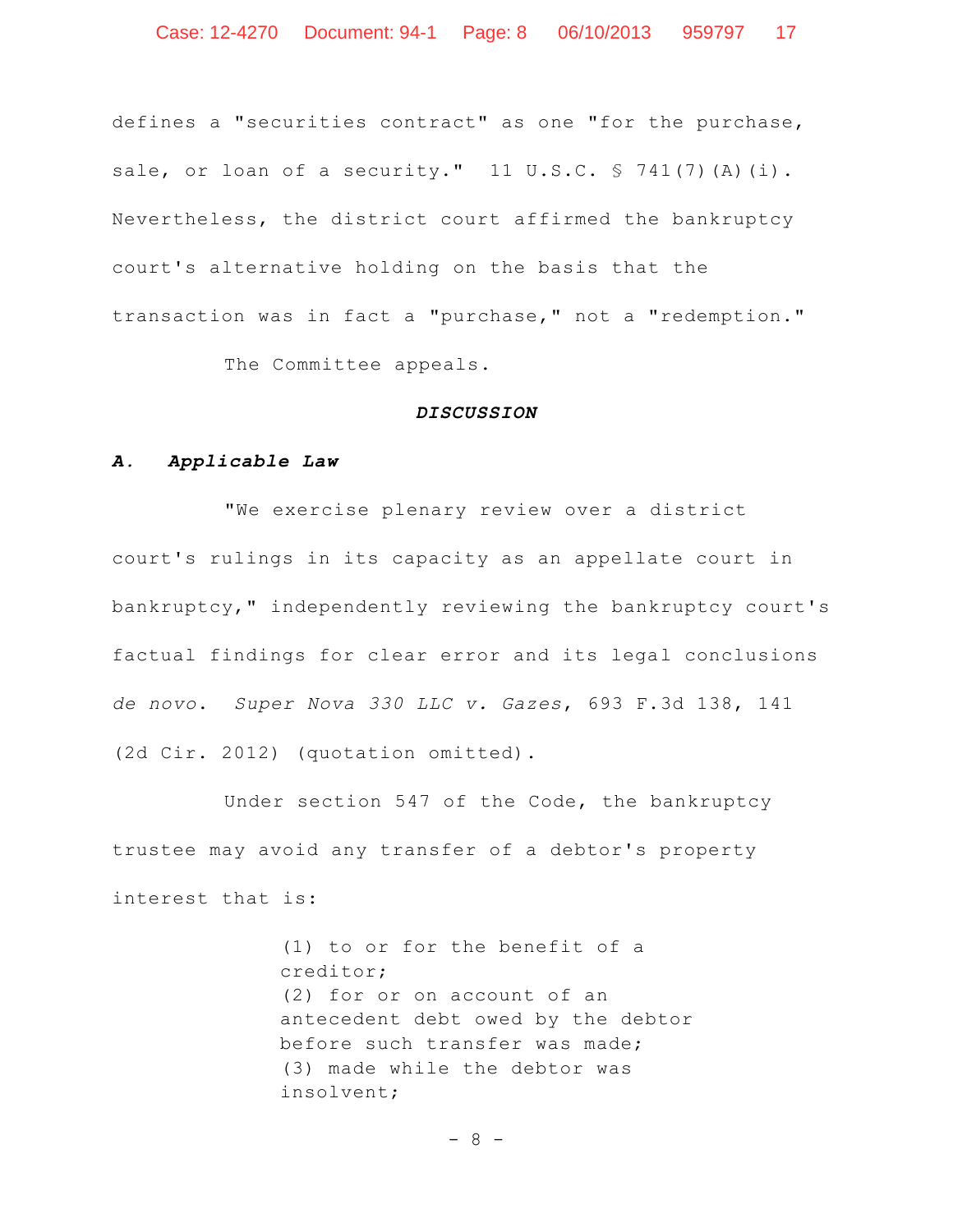(4) made . . . [*inter alia*] on or within 90 days before the date of the filing of the petition . . . .

11 U.S.C. § 547(b). Section 546(e) exempts some transfers,

however, if they fall within certain safe harbors:

Notwithstanding section[] . . . 547 . . . of this title, the trustee may not avoid a transfer [1] that is a margin payment . . . or settlement payment . . . made by or to (or for the benefit of) a . . . financial institution, . . . or [2] that is a transfer made by or to (or for the benefit of) a . . . financial institution . . . in connection with a securities contract, as defined in section 741(7), commodity contract, . . . or forward contract . . . that is made before the commencement of the case . . . .

*Id.* § 546(e). In *Enron*, we defined a "settlement payment" as a "transfer of cash made to complete a securities transaction." *In re Enron*, 651 F.3d at 339 (quotation and alterations omitted). Section 741(7) of the Code defines a "securities contract" as "a contract for the purchase, sale, or loan of a security . . . including any repurchase or reverse repurchase transaction on any such security." 11 U.S.C. § 741(7)(A)(i).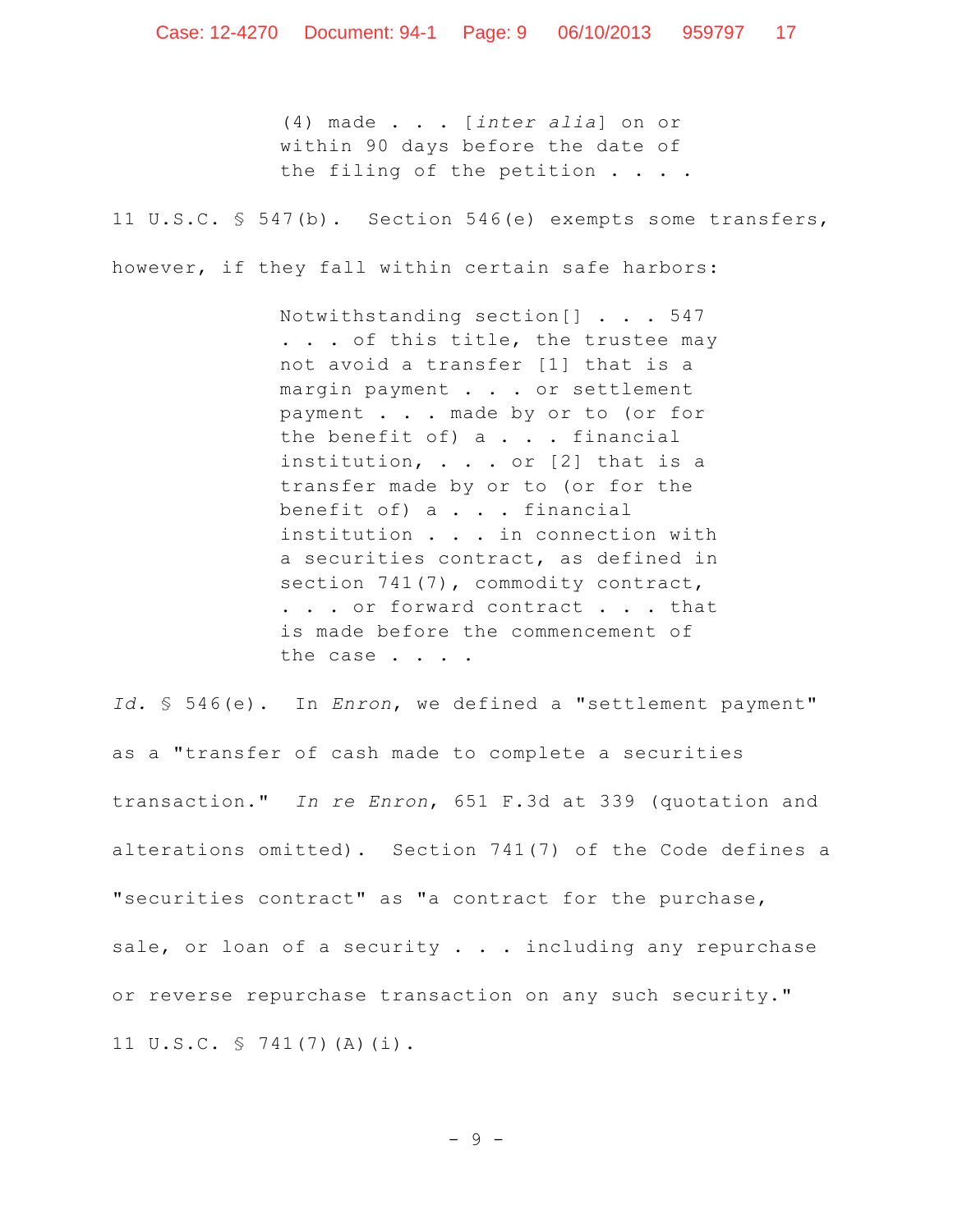There is a split of authority regarding what role a financial institution must play in the transaction for it to qualify for the section 546(e) safe harbor. Three circuit courts have concluded that the plain language includes any transfer to a financial institution, even if it is only serving as a conduit or intermediary. *See QSI Holdings, Inc. v. Alford* (*In re QSI Holdings, Inc.*), 571 F.3d 545, 550-51 (6th Cir. 2009); *Contemporary Indus. Corp. v. Frost*, 564 F.3d 981, 987 (8th Cir. 2009); *Lowenschuss v. Resorts Int'l, Inc.* (*In re Resorts Int'l, Inc.*), 181 F.3d 505, 516 (3d Cir. 1999). Only the Eleventh Circuit has held that the financial institution must acquire a beneficial interest in the transferred funds or securities for the safe harbor to apply. *See Munford v. Valuation Research Corp.* (*In re Munford, Inc.*), 98 F.3d 604, 610 (11th Cir. 1996) (per curiam). In *Enron*, we cited the Third, Sixth, and Eighth Circuits' decisions with approval and concluded that "the absence of a financial intermediary that takes title to the transacted securities during the course of the transaction is [not] a proper basis on which

 $- 10 -$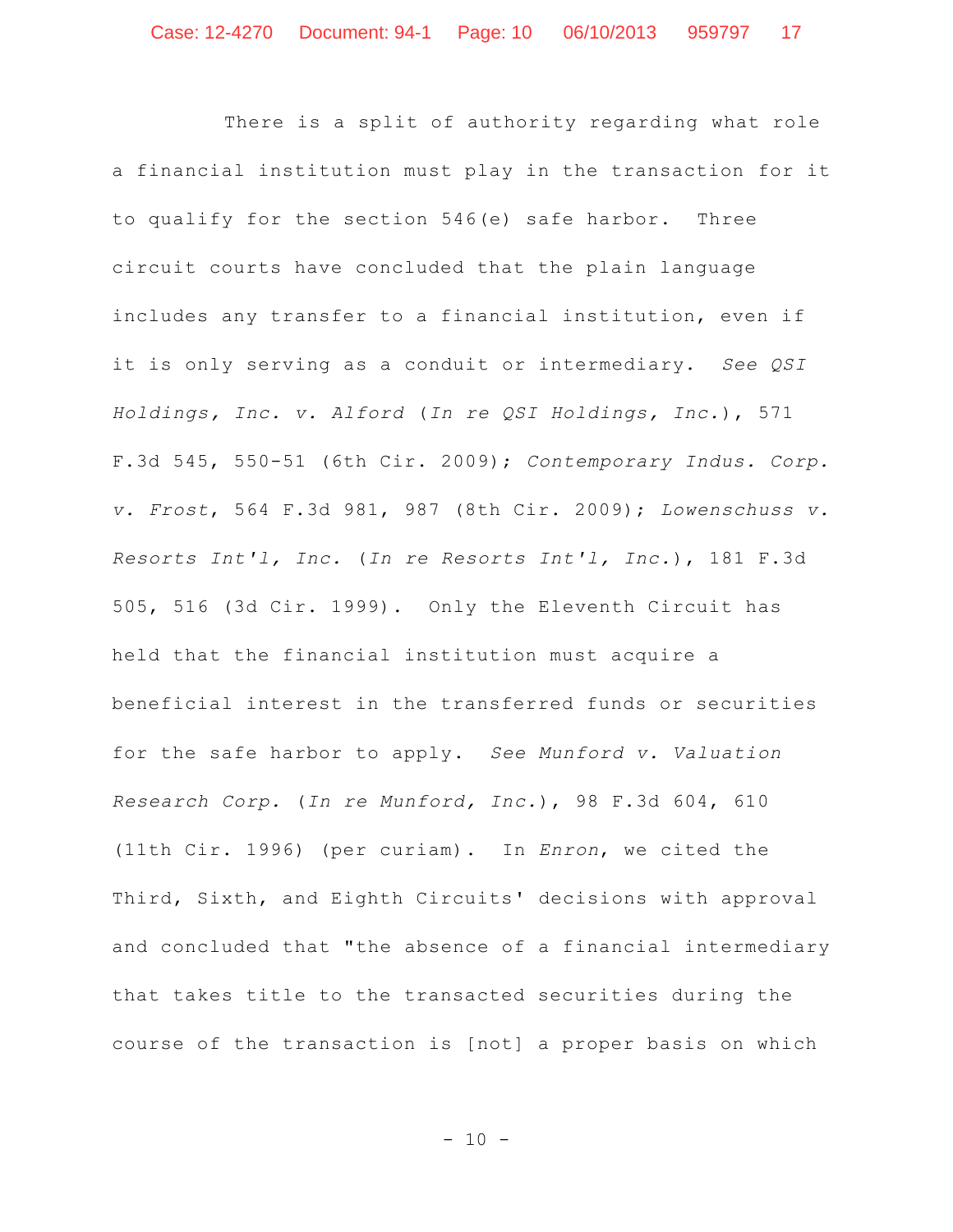to deny safe-harbor protection." *In re Enron*, 651 F.3d at 338.

#### **B.** *Application*

 $\overline{\phantom{a}}$ 

We need not reach the "settlement payments" issue because, based on the undisputed facts, QWUSA's payment on October 29 fits squarely within the plain wording of the securities contract exemption, as it was a "transfer made by or to (or for the benefit of)  $a \cdot \cdot \cdot$  financial institution . . . in connection with a securities contract."<sup>2</sup> 11 U.S.C.  $\frac{1}{5}$  546(e).

QWUSA transferred funds to appellee's trustee CIBC Mellon, in the amount and manner prescribed by the NPAs for purchasing the Notes. The parties agree that CIBC Mellon is a financial institution. The NPAs were clearly "securities contracts" because they provided for both the original purchase and the "repurchase" of the Notes. *Id.*

<sup>2</sup> We note that the Court in *Enron* had no occasion to consider the "securities contract" safe harbor, which was added after Enron filed for bankruptcy and after the adversary proceeding commenced. *See* Financial Netting Improvements Act of 2006 § 5(b)(1)(B), Pub. L. No. 109-390, 120 Stat. 2692; *Enron Creditors Recovery Corp. v. Alfa, S.A.B. de C.V.* (*In re Enron Creditors Recovery Corp.*), 651 F.3d 329, 331-32 (2d Cir. 2011) (noting that Enron filed for bankruptcy in 2001 and adversary proceeding commenced in 2003).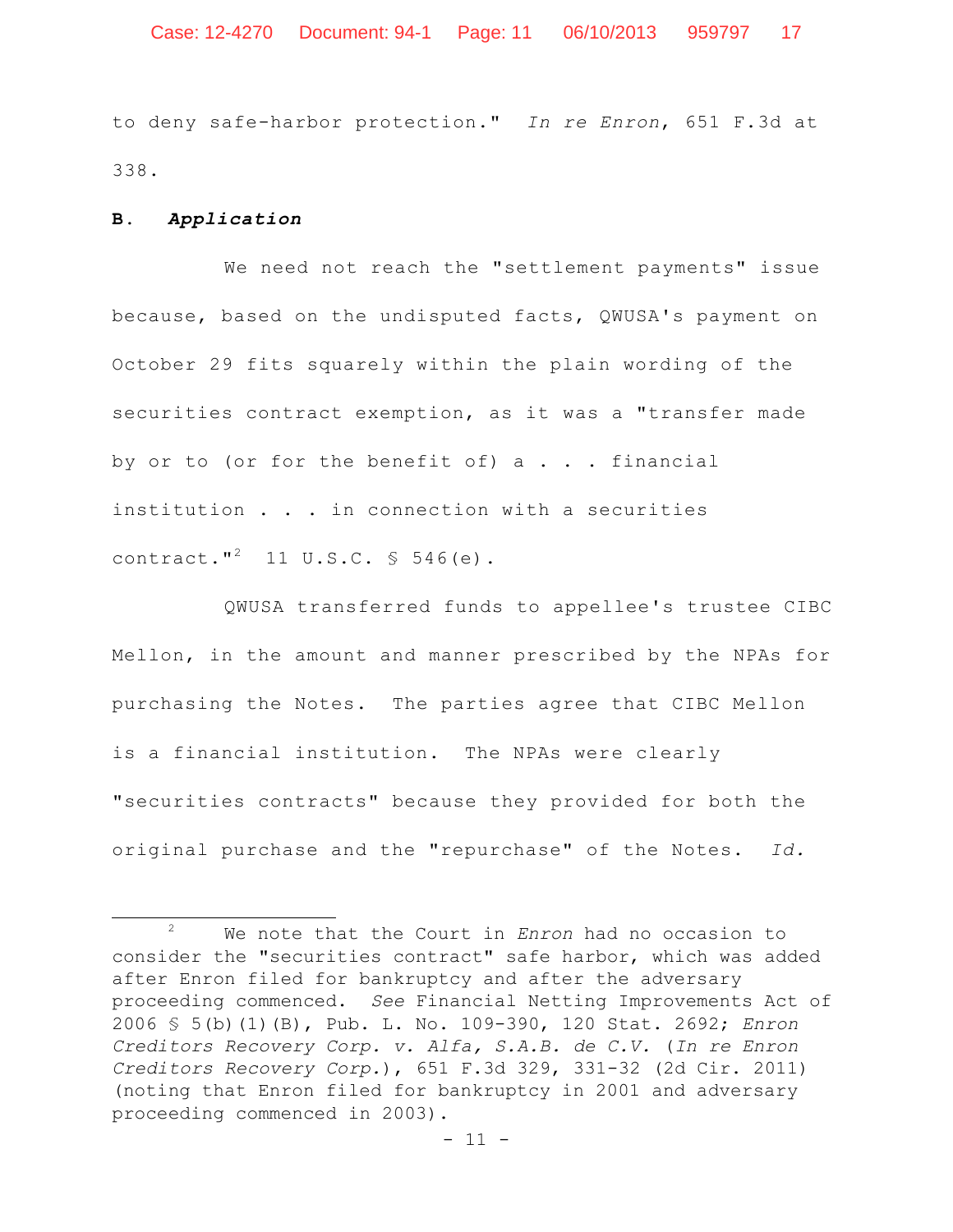§ 741(7). Accordingly, this was a transfer made to a financial institution in connection with a securities contract that is exempt from avoidance.

We need not decide whether the transfer would still be exempt if QWUSA had "redeemed" its own securities because we agree with the district court that QWUSA made the transfer to "purchase" the Notes. Generally, "[t]o redeem is defined as to purchase back; to regain possession by payment of a stipulated price; to repurchase; to regain, as mortgage property, by paying what is due; to receive back by paying the obligation." *In re United Educ. Co.*, 153 F. 169, 171 (2d Cir. 1907) (quotation omitted). Here, QWUSA was not "regaining" its own Notes; it was acquiring for the first time the securities of another corporation, QWCC. In fact, under the terms of the NPAs, only QWCC had the right to "pre-pay" or redeem the Notes; its affiliates could only "purchase" the Notes if they complied with the pre-payment provisions. Therefore, QWUSA was not "redeeming" its affiliate's Notes, but "purchasing" them.

The Committee contends that QWUSA could not have "purchased" the Notes for two reasons. First, it points to

- 12 -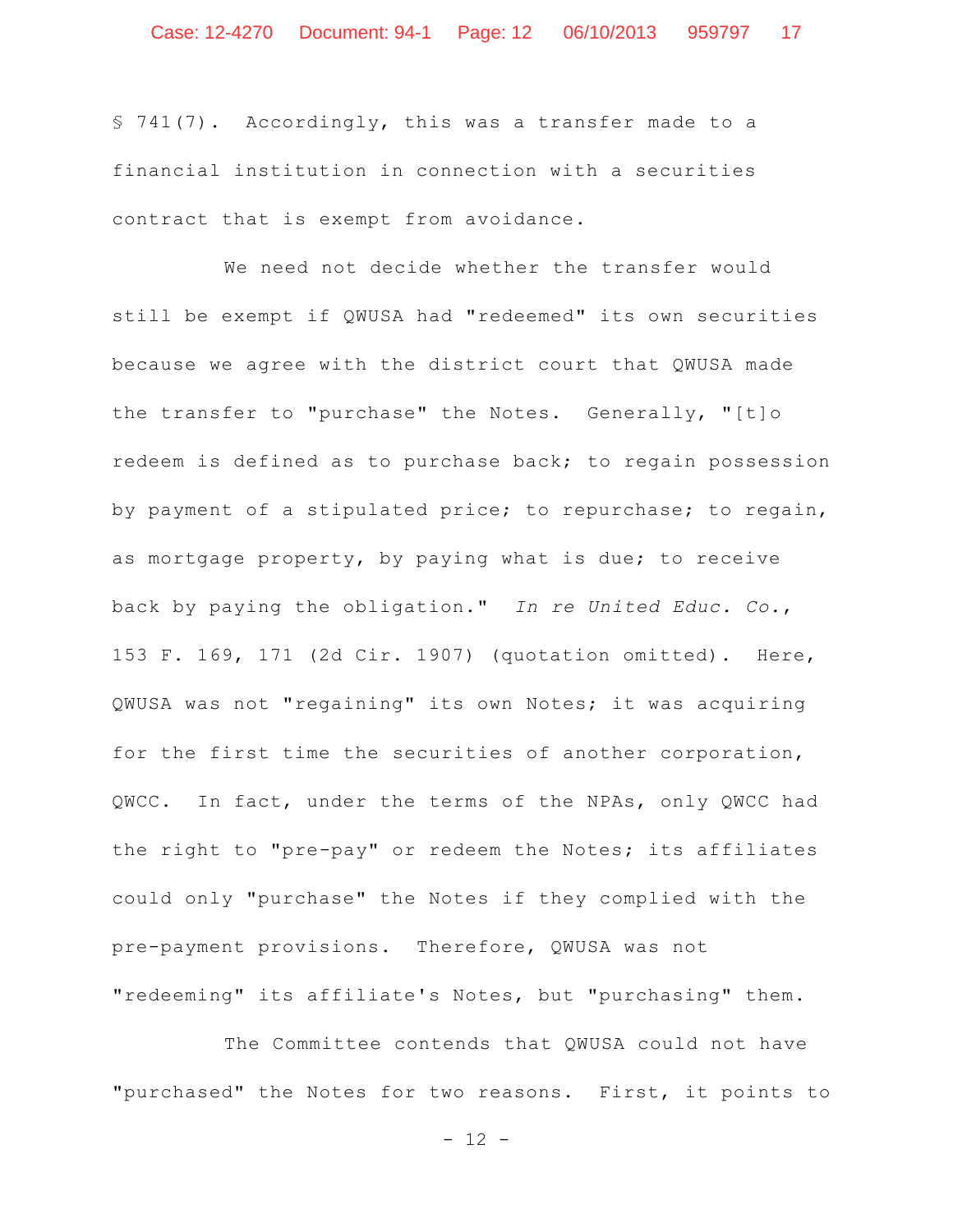evidence in the record showing that some of the appellees believed the transaction was a redemption, not a purchase. But it made no difference to appellees at the time of the transfer whether QWUSA was "redeeming" or "purchasing" the Notes because, from their perspective, the NPAs treated both the same way and appellees received the same "prepayment" price. Thus, their subjective understanding of the transaction at the time is not dispositive.

Second, the Committee argues that the Cooperation Agreement prohibited appellees from selling the Notes, and therefore QWUSA could not have "purchased" the Notes. But the Cooperation Agreement explicitly allowed for the sale of the Notes to a "Constituent Company Guarantor" like QWUSA pursuant to an amended offer to purchase the Notes. Moreover, neither QWUSA nor any other Quebecor entity was a party to the Cooperation Agreement. Thus, nothing prohibited the noteholders as a group from selling -- and QWUSA from purchasing -- all of the Notes in a single transaction. Even if appellees had breached the Cooperation Agreement by selling to QWUSA, that would only mean that appellees are liable to each other; the breach

- 13 -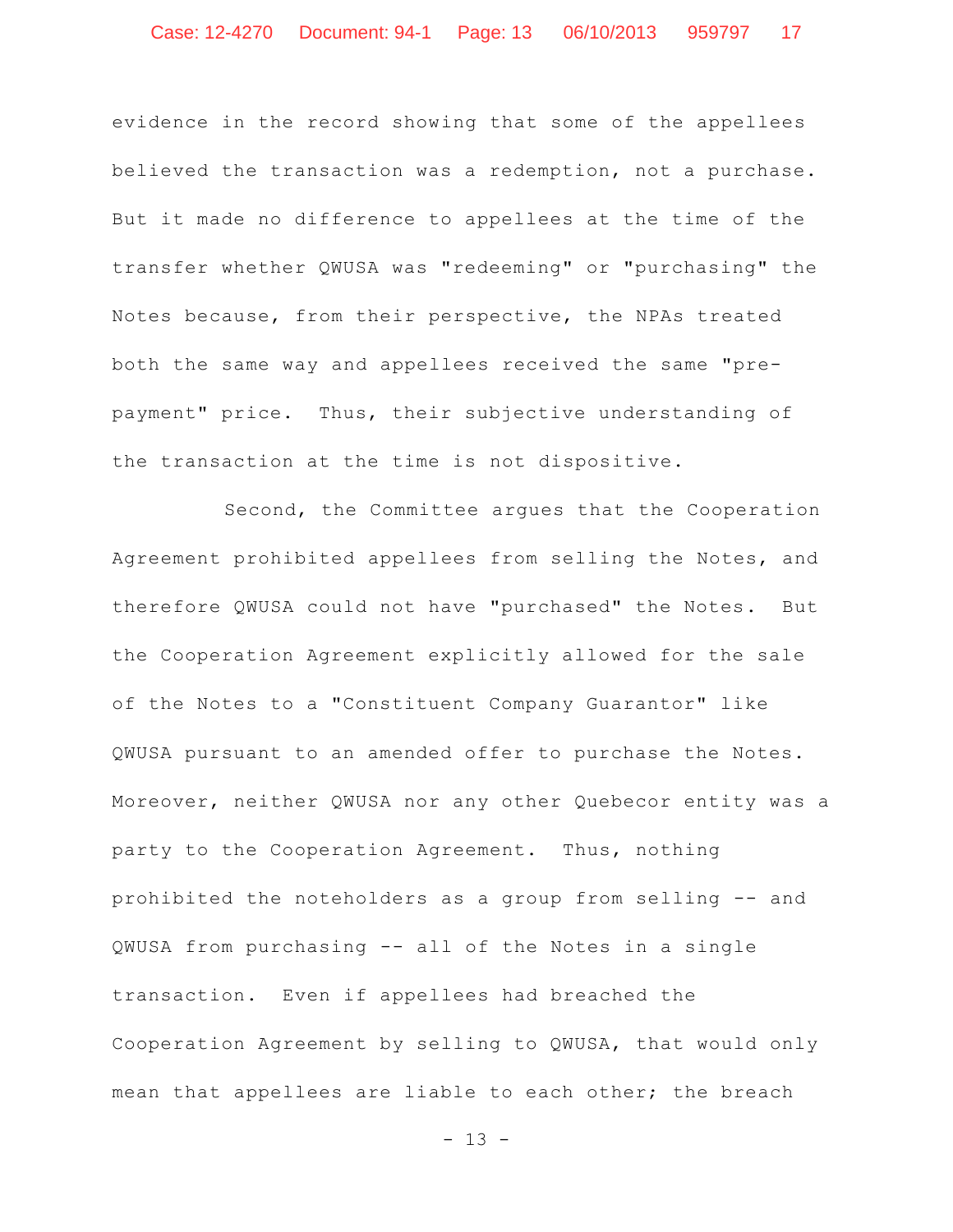would have no effect on the validity of the transaction with QWUSA.

Finally, the Committee argues that even if QWUSA "purchased" the Notes, not all of the transfers are exempt because CIBC Mellon was merely a conduit and some of the appellees are not financial institutions. *Enron* rejected a similar argument, holding that the financial intermediary need not have a beneficial interest in the transfer. *See In re Enron*, 651 F.3d at 338-39. To the extent *Enron* left any ambiguity in this regard, we expressly follow the Third, Sixth, and Eighth Circuits in holding that a transfer may qualify for the section 546(e) safe harbor even if the financial intermediary is merely a conduit. *See In re QSI Holdings, Inc.*, 571 F.3d at 551; *Frost*, 564 F.3d at 987; *In re Resorts Int'l, Inc.*, 181 F.3d at 516.

The plain language of the statute refers to transfers made "by or to (*or* for the benefit of)" a financial institution. 11 U.S.C. § 546(e) (emphasis added).<sup>3</sup> Because we generally prefer a construction that

 $\overline{a}$ 

 $3$  The phrase "(or for the benefit of)" was added by the 2006 amendments to section 546(e). *See* Financial Netting Improvements Act of 2006 § 5(b)(1), Pub. L. No. 109-390, 120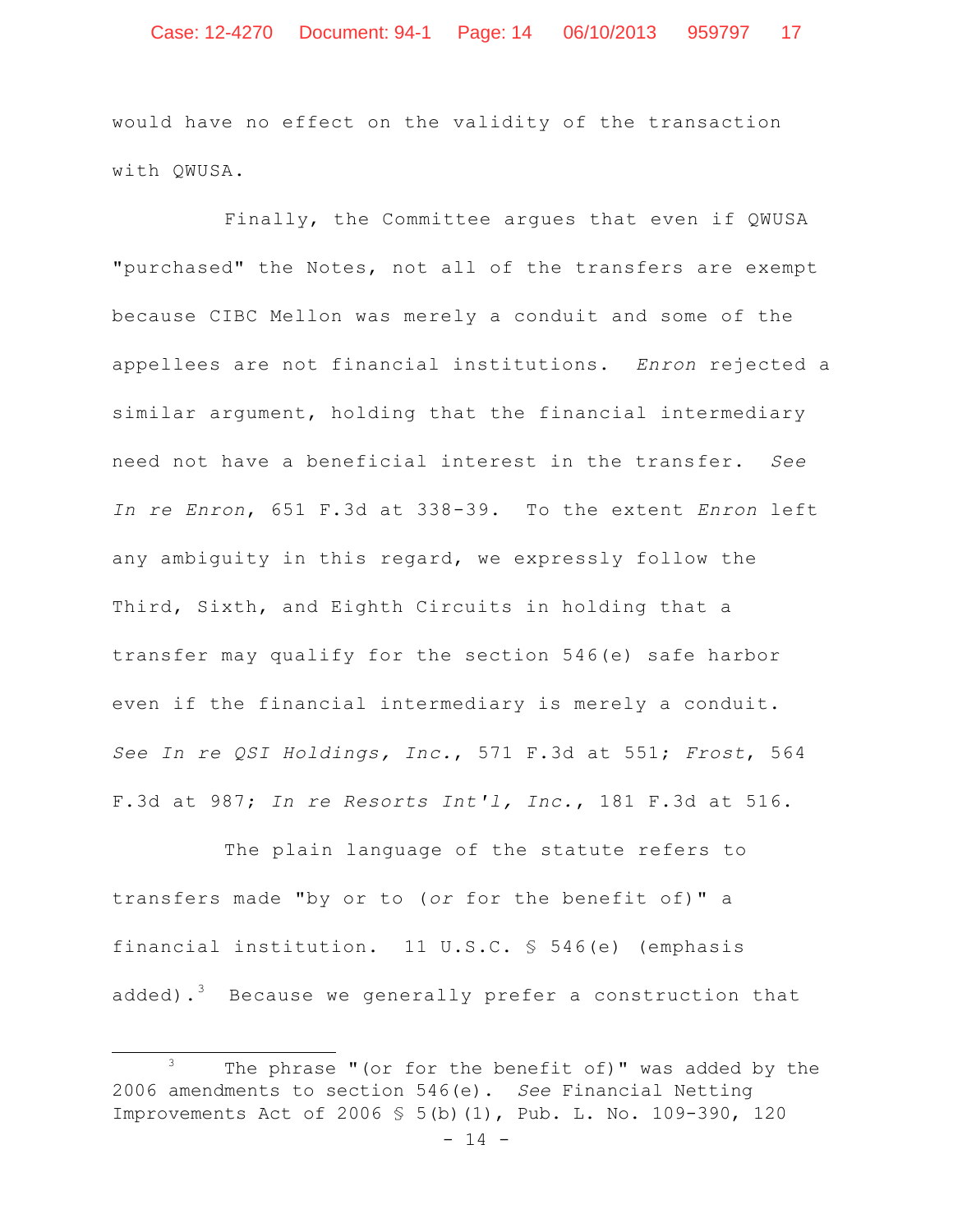does not render parts of a statute superfluous, *see Marx v. Gen. Revenue Corp.*, 133 S. Ct. 1166, 1177-78 (2013), we conclude that a transfer may be either "for the benefit of" a financial institution or "to" a financial institution, but need not be both.

Finally, we note that this construction furthers the purpose behind the exemption. As we explained in *Enron*, in the context of the "settlement payment" prong of section 546(e):

> Congress enacted § 546(e)'s safe harbor in 1982 as a means of 'minimiz[ing] the displacement caused in the commodities and securities markets in the event of a major bankruptcy affecting those industries.' If a firm is required to repay amounts received in settled securities transactions, it could have insufficient capital or liquidity to meet its current securities trading obligations, placing other market participants

Stat. 2692. Because this change was made after the circuit split arose, it is arguable that Congress intended to resolve the split with the 2006 Amendments. *See, e.g.*, *United States v. Mele*, 117 F.3d 73, 75 (2d Cir. 1997). But the legislative history does not mention, let alone explain the reasoning behind, this change. *See* H.R. Rep. No. 109-648 (Part I) at 8 (2006), *reprinted in* 2006 U.S.C.C.A.N. 1585, 1593. We need not, however, rely on this legislative history, as the words of the statute are unambiguous.

 $\overline{\phantom{a}}$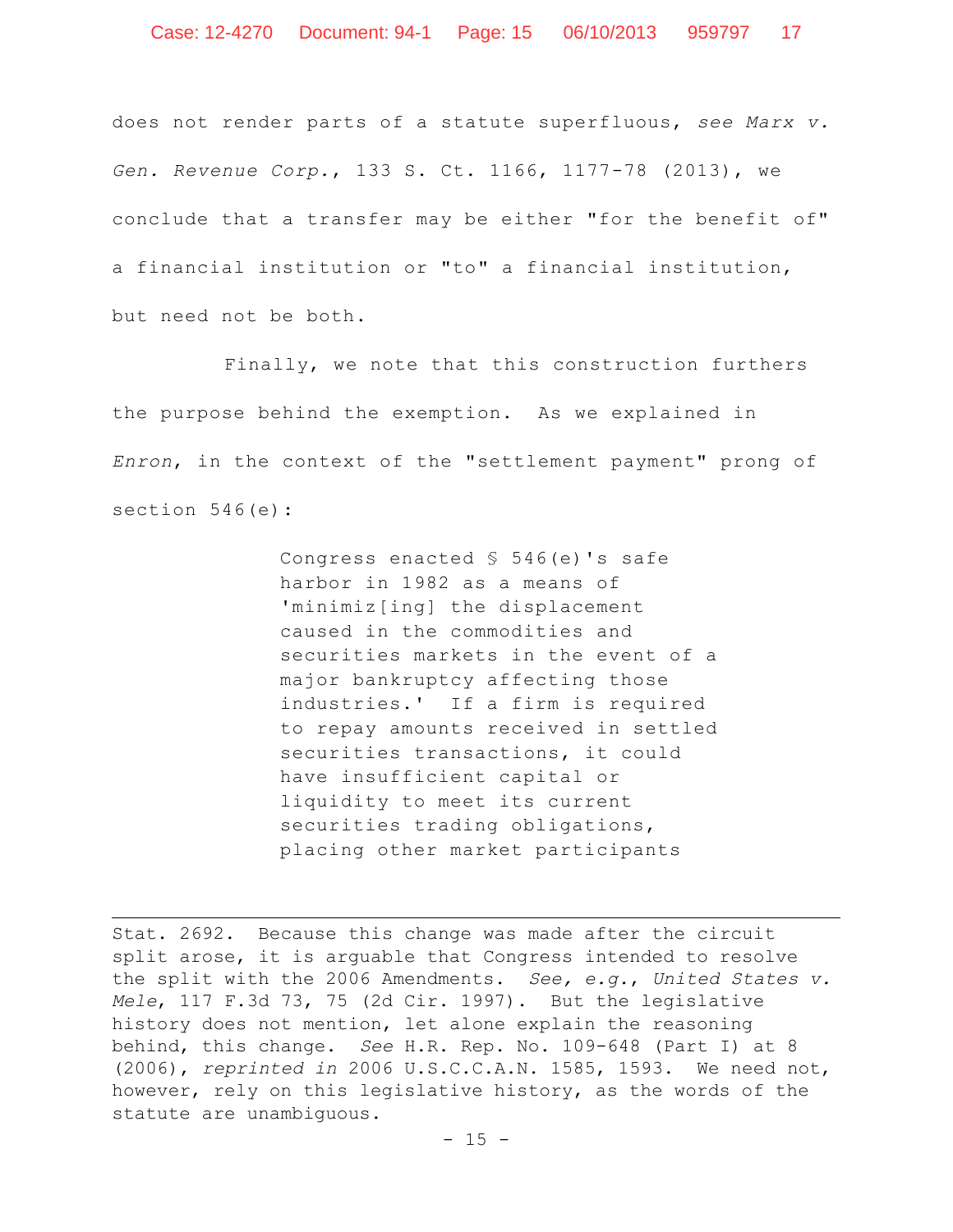and the securities markets themselves at risk.

*In re Enron*, 651 F.3d at 334 (quoting *Kaiser Steel Corp. v. Charles Schwab & Co.*, 913 F.2d 846, 849 (10th Cir. 1990)). A transaction involving one of these financial intermediaries, even as a conduit, necessarily touches upon these at-risk markets. Moreover, the enumerated intermediaries are typically facilitators of, rather than participants with a beneficial interest in, the underlying transfers. A clear safe harbor for transactions made through these financial intermediaries promotes stability in their respective markets and ensures that otherwise avoidable transfers are made out in the open, reducing the risk that they were made to defraud creditors.<sup>4</sup> Accordingly, it was sufficient that QWUSA's transfer was made to CIBC Mellon as appellees' trustee, even though CIBC Mellon did not take title to the transferred funds.

 $\overline{\phantom{a}}$ 

<sup>4</sup> Of course, the "securities contract" safe harbor is not without limitation, and, for example, mere structuring of a transfer as a "securities transaction" may not be sufficient to preclude avoidance. *See, e.g.*, 11 U.S.C. § 546(e) (providing safe harbor relief from avoidance under section 548(a)(1)(B) but not from avoidance under section  $548(a)(1)(A)$ .